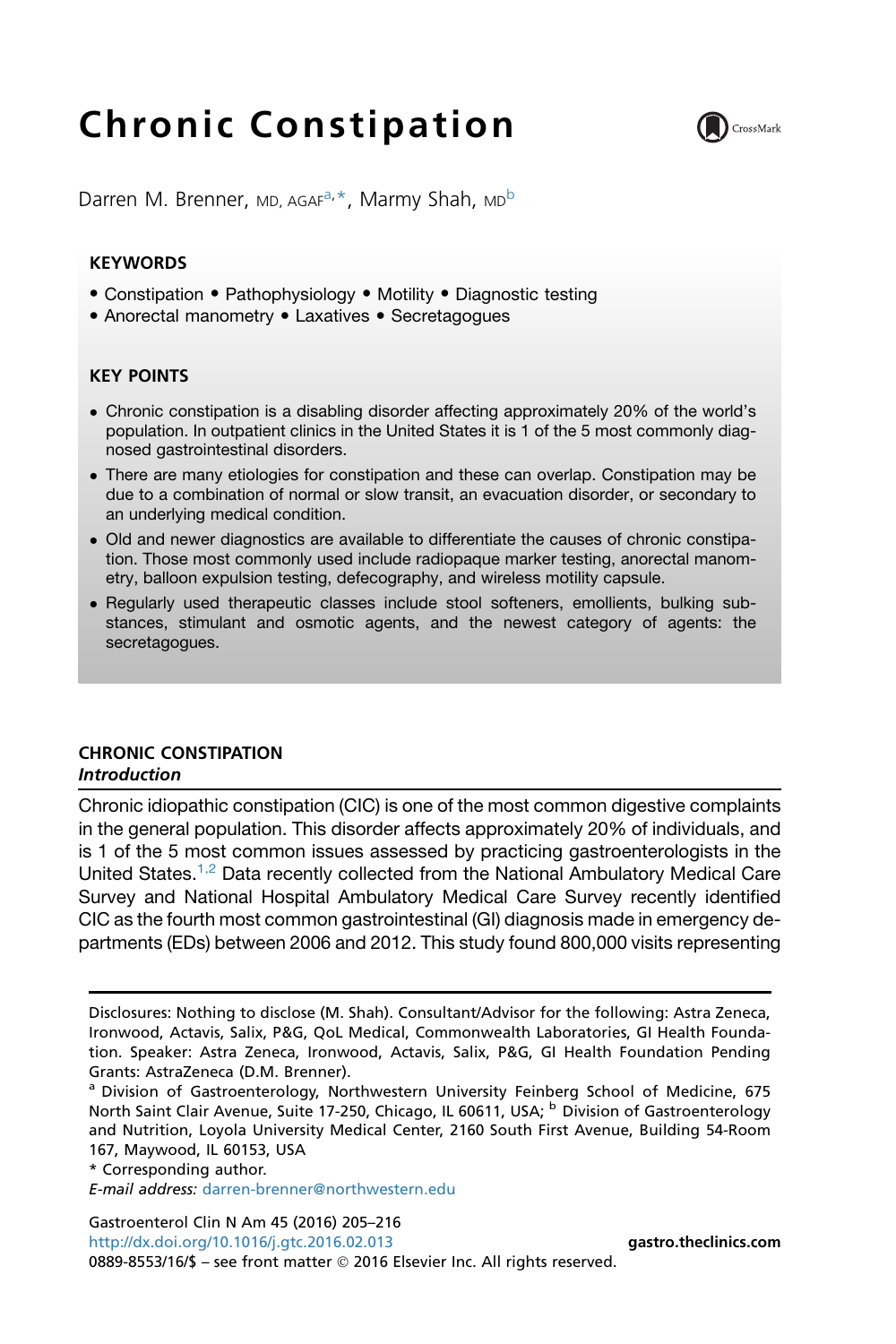a 60% increase over this time period. Combining ED, office, and hospital outpatient visits in 2010, CIC represented 3.7 million evaluations, ranking as the fourth most commonly diagnosed GI disorder in the United States.<sup>[3](#page-9-0)</sup>

Although considered benign in most cases, CIC can result in chronic illness with potentially serious complications including fecal impaction, incontinence, hemorrhoids, anal fissures, bleeding, and in the most extreme cases colon perforation. These aside, the disorder alone is associated with significantly impaired quality of life.[4](#page-9-0) Chronic constipation is most commonly associated with increasing age. There is also increased prevalence among women (median female-to-male ratio of 1:5:1) with women more likely to use laxatives and seek health care for their constipation. Although the exact etiologic mechanisms have yet to be elucidated, anatomic and hormonal differences (ie, elevations in serum progesterone) appear to play a role. This may also explain why some women experience increased rates or exacerbations of their symptoms with pregnancy and/or during hormonal fluctuations within their menstrual cycles. Other risk factors correlated with the development of CIC include decreased daily physical activity and/or low fiber intake, low socioeconomic status, and reduced education.<sup>[1](#page-9-0)</sup>

Currently, CIC is defined via the Rome III criteria as documented later in this article.<sup>[5](#page-9-0)</sup> However, updates to these are expected with the publication of the Rome IV criteria in 2016 (Box 1).

#### Etiology/Pathophysiology

The pathogenesis of CIC is complex; it has the potential to be derived from a singular entity or multiple overlapping etiologies ([Fig. 1](#page-2-0)). Based on current schemata, chronic constipation is usually classified into 2 categories: idiopathic (or primary) and secondary constipation. The distinctions between the 2 types are important, as identification of etiology can help guide therapy.<sup>[6](#page-9-0)</sup>

#### Secondary Constipation

Multiple biological, environmental, and pharmaceutical precipitants exist with the potential to cause CIC ([Fig. 2](#page-2-0)). Pharmaceuticals are one of the most common contributors to the development of constipation. Major categories of secondary systemic

Box 1

|  |  | Rome III diagnostic criteria for functional constipation |
|--|--|----------------------------------------------------------|
|  |  |                                                          |

Infrequent loose stools

Insufficient criteria for a diagnosis of irritable bowel syndrome (IBS)

 $\geq$  2 of the following symptoms present for  $\geq$  6 months

<3 bowel movements (BMs) per week

Lumpy or hard stools 25% BM

Straining 25% of BM

Sensation of incomplete evacuation >25% BM

Sensation of anorectal blockage  $\geq$ 25% BM

Use of manual maneuvers to facilitate defecation 25% BM

Data from Longstreth GF, Thompson WG, Chey WD, et al. Functional bowel disorders. Gastroenterology 2006;130:1480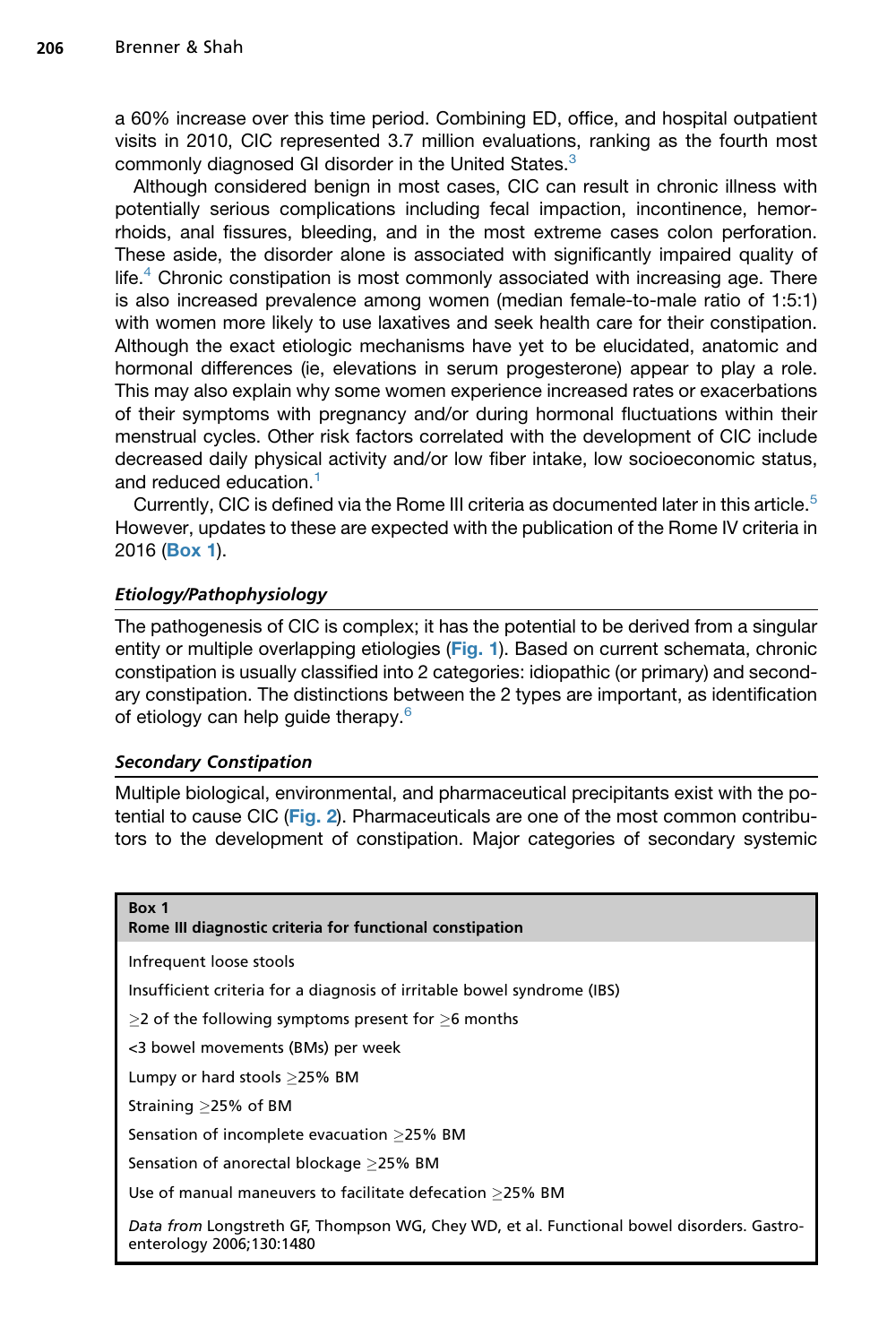<span id="page-2-0"></span>

Fig. 1. Potential etiologies of CIC. (Adapted from Brenner DM, Chey WD. An evidence-based review of novel and emerging therapies for constipation in patients taking opioid analgesics. Am J Gastroenterol Suppl 2014;2:40; with permission.)

disorders include endocrinopathies (eg, diabetes, hypothyroidism), metabolic abnormalities (eg, hypercalcemia or hypocalcemia, hypokalemia), neuropathic or myopathic disorders (eg, scleroderma, multiple sclerosis, Parkinson disorder, amyotrophic lateral sclerosis), and mechanical or pseudo-obstructions. $6$  An extensive list of potential causal factors is well described elsewhere in the clinical literature.<sup>[7](#page-9-0)</sup>

#### Idiopathic Constipation

#### Normal transit

Normal transit constipation is usually defined as a subtype of CIC in which adults have adequate colonic transit rates. Individuals often complain of difficult evacuation,



Fig. 2. Potential causes of secondary constipation.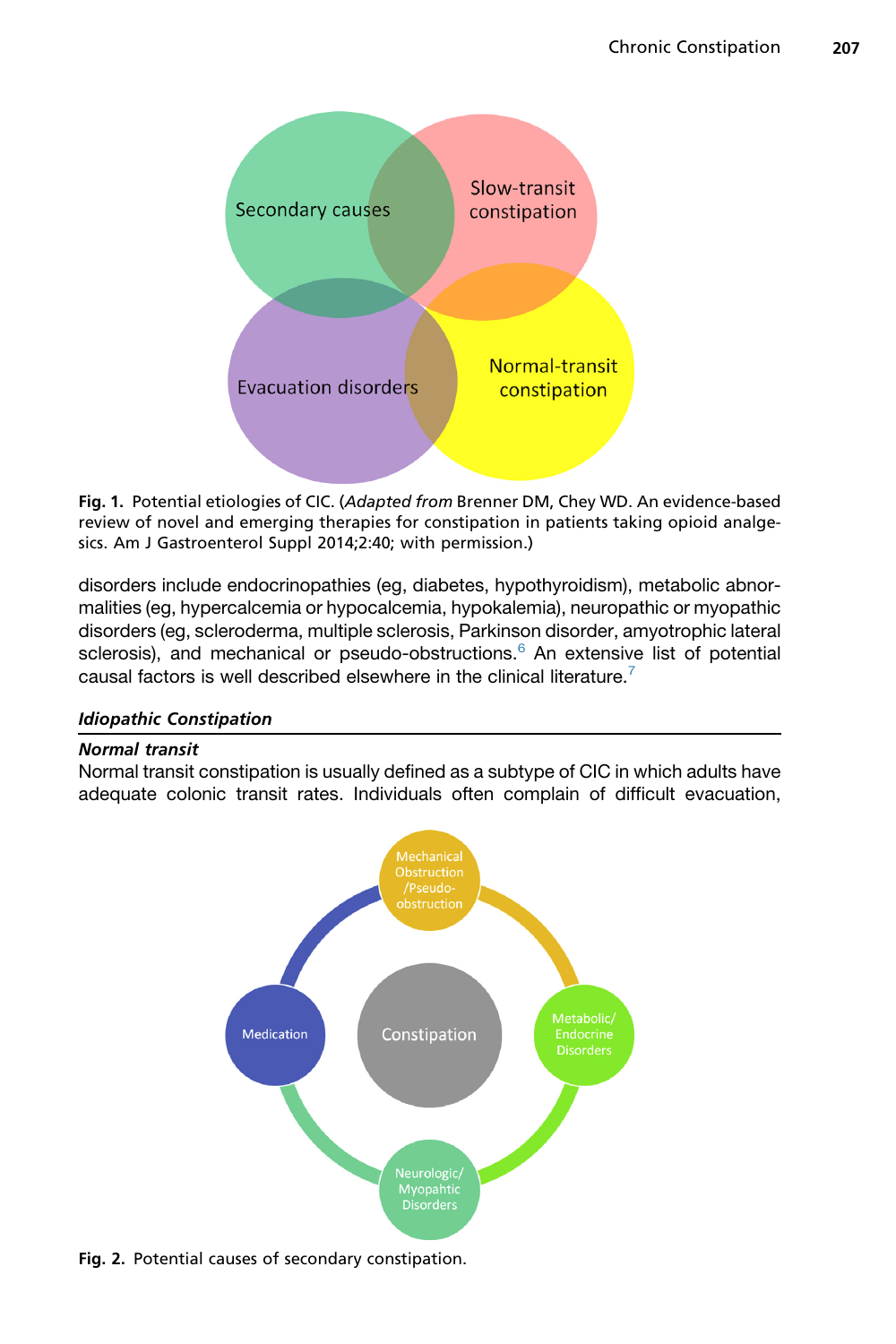straining, the passage of hard stools, and abdominal discomfort. Most are subse-quently diagnosed with irritable bowel syndrome.<sup>[8](#page-10-0)</sup>

## Slow transit

Slow transit constipation (STC) is most commonly characterized by infrequent defecation and blunted urge to defecate due to delayed transit of fecal material through the colon. These changes have been associated with impaired colonic propulsive motor activity, delayed emptying of the proximal colon, and an attenuated gastrocolic reflex. Immunohistochemical studies have revealed a paucity of interstitial cells of Cajal. Whether this a secondary consequence of CIC or the driving factor for the develop-ment of CIC has yet to be elucidated.<sup>[9](#page-10-0)</sup>

## Evacuation Disorders

This refers to difficulty or an inability to expel stool and is usually due to anatomic (ie, rectocele, enterocele, anal stenosis, excessive perineal descent, intussusception, rectal prolapse) or functional disorders of the anorectum. The most frequently identified of such disorders is dyssynergic defecation, which is known by many pseudonyms including pelvic floor dyssynergia, anismus, or obstructive defecation. All indicate a failure to coordinate abdominopelvic musculature leading to inadequate rectal propulsive forces, paradoxic anal sphincter and/or puborectalis muscle contraction, inadequate anal sphincter relaxation, or a combination thereof.<sup>[7](#page-9-0)</sup>

## CLINICAL EVALUATION

A meticulous history and physical examination are the most important elements of initial evaluation of patient with chronic constipation. Laboratory tests, endoscopic evaluation, and radiographic studies are not routinely recommended. These procedures should, however, be considered in patients with alarm features, such as hematochezia, weight loss, a family history of colon cancer or inflammatory bowel disease, anemia, positive fecal occult blood, or acute constipation in elderly. Further diagnostic workup is recommended for patients who fail conservative treatment and the etiology of their constipation remains unknown.<sup>[9](#page-10-0)</sup>

# **History**

A careful history focuses on the onset/duration of symptoms, bowel movement frequency, stool texture and caliber, straining, sensations of incomplete evacuation or mechanical obstruction, and the need for manual maneuvers to facilitate evacuation. However, no subjective symptom is sine qua none for a particular constipation subtype. The Bristol Stool Form Scale and symptoms diaries are useful adjunctive tools for defining fecal transit and overall bowel patterns.<sup>[10](#page-10-0)</sup> A complete medical, surgical, dietary, and medication history are key to identifying secondary causes of constipation. Prior laxative use, doses, frequency, and response are important to help guide therapy.

# Physical Examination

The most valuable components of a physical examination for chronic constipation include careful inspection of the perineum and the digital rectal examination. Inspection of the perineum is performed to identify fissures, hemorrhoids, excoriations, a gaping or patulous anus, or evidence of stool leakage. An assessment for appropriate perineal descent while a patient strains also should be observed. Identification of rectal prolapse may require the patient to strain in a squatting position. Palpation of the anal canal and rectum can identify rectal masses, strictures, hemorrhoids,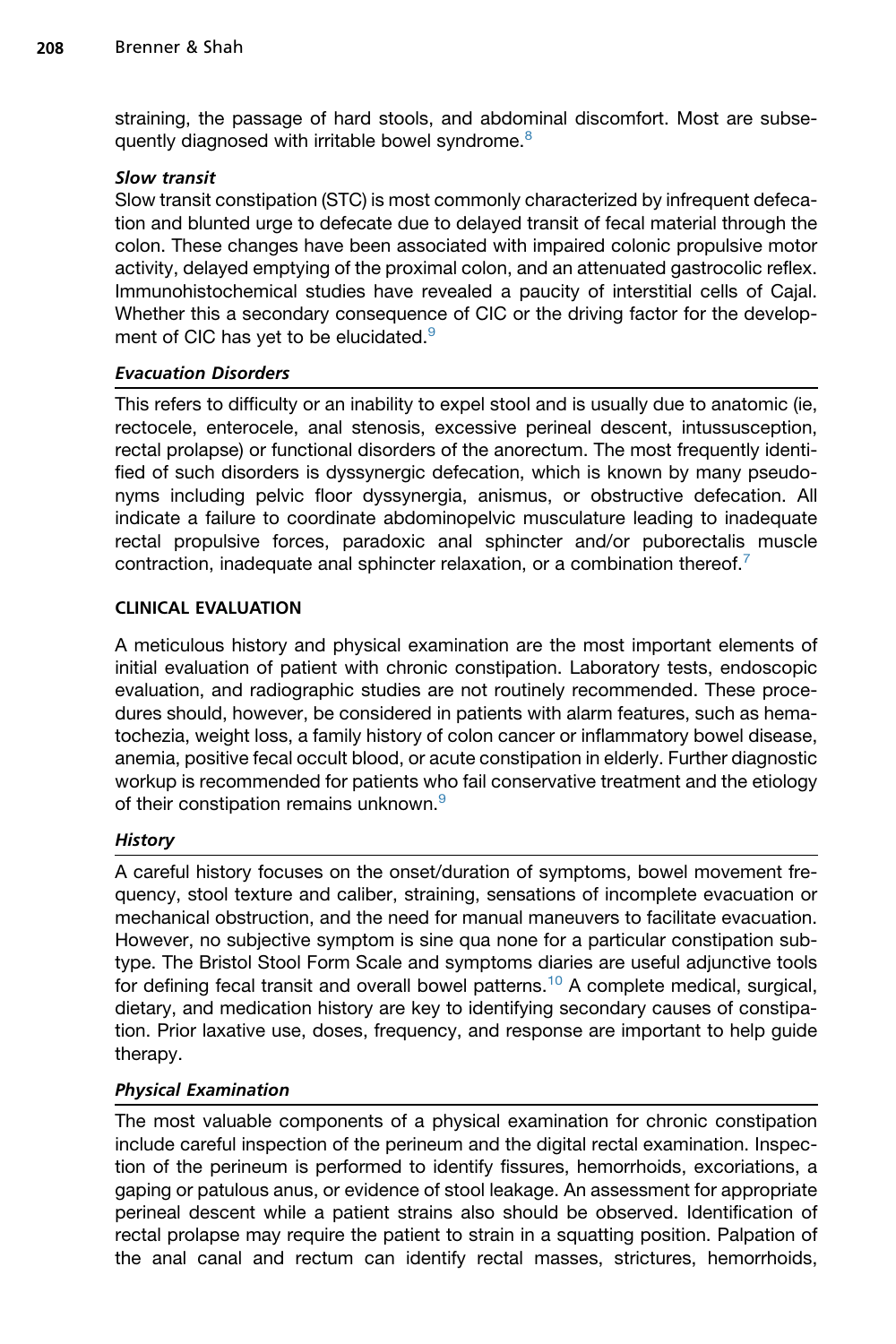rectoceles, and rectal tenderness. If stool is palpated in the rectal vault, the consistency and any evidence of blood should be noted. Sphincter tone at rest, with squeeze, and bear down are defined as normal, weak, or increased. During bear down or simulating defecation, the examiner may assess abdominal push effort by placing the other hand on patient's abdomen. A lack of anal sphincter and puborectalis relaxation, paradoxic contraction of these muscles, or poor abdominal push ef-forts may suggest dyssynergia.<sup>[11](#page-10-0)</sup>

# Diagnostic Testing

Routine bloodwork, including a complete blood count, chemistry panel, and thyroid function test, are often routinely performed to evaluate for metabolic diseases. Colonoscopy is recommended in those who meet age-appropriate guidelines for colon cancer screening or in those with alarming symptoms, as previously mentioned. Routine radiographic evaluation by x-ray or barium enema has little utility when routinely obtained and should be discouraged. However, patients who have medication-refractory symptoms should be further evaluated and updated algorithms for the assessment of these individuals have been recently published by both the American Gastroenterological Association (AGA) and the American College of Gastro-enterology (ACG).<sup>[12,13](#page-10-0)</sup>

## Physiologic Testing

## Anorectal manometry

Anorectal manometry (ARM) in association with balloon expulsion testing (BET) is considered a first-line diagnostic in patients with medication-refractory CIC.<sup>[12,13](#page-10-0)</sup> It is used to evaluate the functional performance of the pelvic floor musculature. A probe (usually high-resolution or high-definition) with circumferential pressure sensors along its length and a balloon at the tip is placed across the anal canal of a patient who is positioned in left later decubitus position. This probe can then be used to measure puborectalis and anal sphincter pressures at rest, with squeeze, during a cough maneuver, and attempted defecation, rectal sensation and compliance, the presence of the rectoanal inhibitory reflex, which is typically absent in patients with Hirschsprung and scleroderma.<sup>[14](#page-10-0)</sup>

#### Rectal balloon expulsion test

The BET is another first-line diagnostic in the evaluation for dyssynergic defecation. The test is usually performed using a balloon filled with 50 mL water or air. However, some experts are advocating using a volume threshold consistent with a patient's desired urge to defecate. Although there are discrepancies and a lack of standardization regarding the amount of time considered appropriate for a positive study, most physicians agree that more than 5 minutes is abnormal, with many advocating a threshold of more than 1 minute.<sup>[7](#page-9-0)</sup> This study is usually performed in conjunction with an ARM.

#### Radiopaque marker study

The radiopaque marker study (ROM) attempts to assess the rate of transit of stool through the colon to determine whether the etiology of constipation is transit related. Although many techniques are available, the simplest, the Hinton technique, uses a single capsule of 24 radiopaque markers. This is ingested on day 1 by the patient. An abdominal radiograph is obtained 120 hours later (day 6) and STC is indicated if there is retention of greater than 20% of markers. As up to 50% or patients with dyssynergic defecation may have comorbid slow transit, it is recommended to exclude dyssynergia before performing ROM testing.[14](#page-10-0)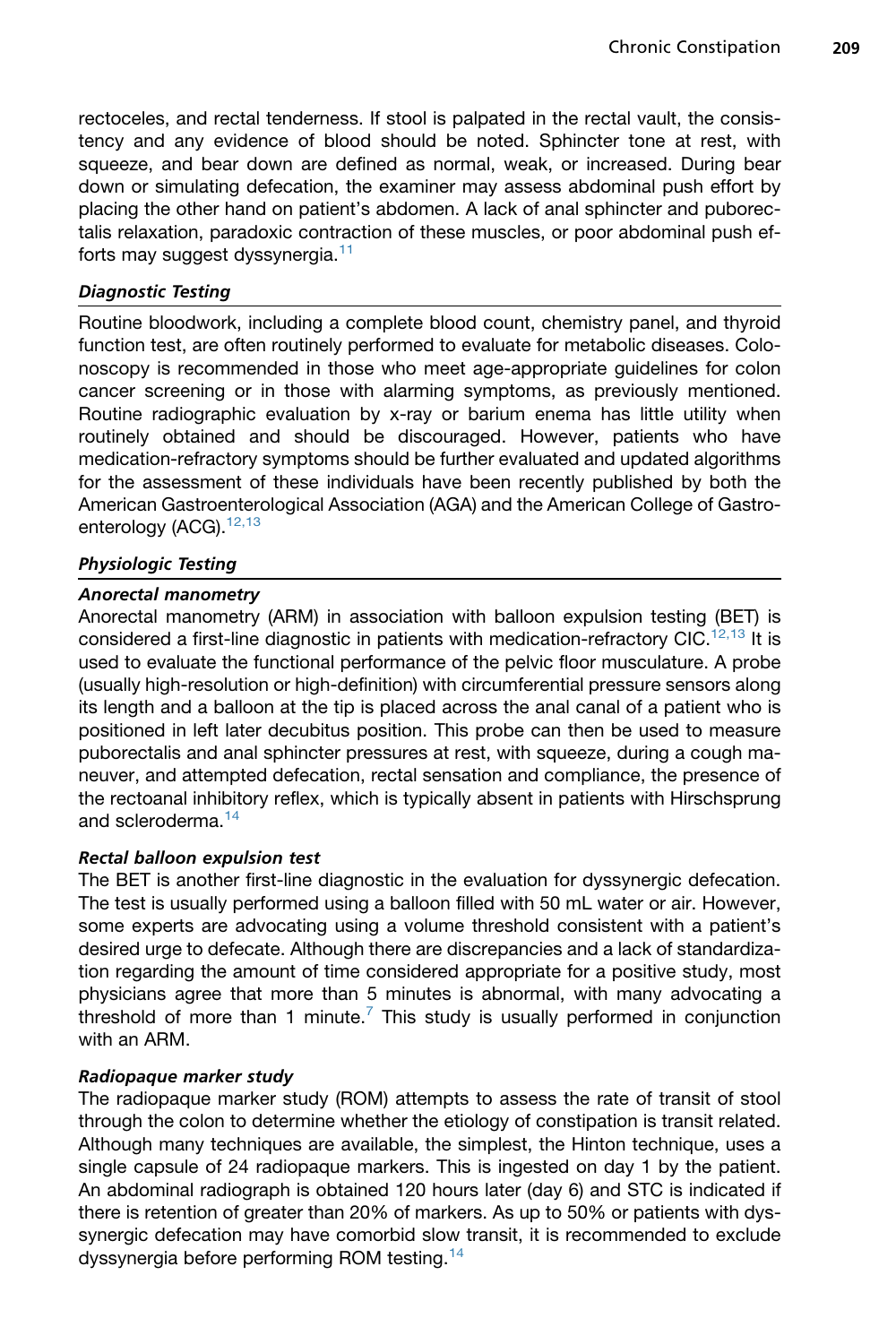# Defecography

Defecography is performed by injecting contrast material into the rectum and monitoring of defecation parameters via fluoroscopy. The study is useful for evaluating potential anatomic abnormalities causing CIC. Although not recommended as an initial diagnostic maneuver, it has benefits including testing in the natural-seated position. Findings suggestive of pelvic floor dysfunction, ineffective stool evacuation, and structural abnormalities (ie, rectoceles, rectal prolapse, or intussusception) can be identified on defecography. Patients with impaired mobility and embarrassment often find this examination difficult to tolerate. In addition, there is variation in quality of the test depending on operator and intraobserver bias. Recently, functional MRI has emerged as a tool to evaluate the anatomy and dynamics of the pelvic floor but this is performed in the left lateral decubitus position similar to ARM.<sup>[7](#page-9-0)</sup>

## Wireless motility capsule

Wireless motility capsule (WMC) is a newer technology used to assess regional and whole-gut transit times. Patients who have failed or become refractory to laxative therapy and other conservative measures are candidates for WMC testing. Given the high cost and similar clinical benefit as ROM, this test is not extensively performed, but saved in many instances for use in individuals with potential global dysmotility syndromes or to evaluate for concurrent upper gastrointestinal dysmotility in patients when a colectomy for isolated STC is being considered.<sup>[15](#page-10-0)</sup>

## Colonic manometry

Colonic manometry (CM) measures intraluminal colonic and rectal pressures to quantify colonic motor activity. In addition, CM attempts to identify complex contractile patterns in the colon at rest, during sleep, and with meals or other propagating stimuli. CM is predominately used when necessary to differentiate neuropathic from myopathic disorders. Currently, this diagnostic is relegated to large academic centers and used primarily for research purposes.<sup>[16](#page-10-0)</sup>

#### **Treatment**

Multiple classes of agents are currently available for treating CIC: bulking agents, stimulant and osmotic laxatives, stool softeners, emollients, secretagogues, and serotonergic agents ([Table 1](#page-6-0)). Each works via a specific mechanism of action. Given the array of currently available therapies and the availability of many of these agents as over-the-counter (OTC) therapeutics, it can be difficult for patients and physicians alike to choose first-line and second-line agents. In a recent survey of US gastroenterologists, 97% endorsed using an OTC therapy as a first-line agent, specifically recommending fiber (52%) and osmotic laxatives (40%) as their initial treatments of choice. Interestingly, if these failed, osmotic laxatives were used as the most common second-line intervention (46%), but there was a sharp decline in the use of fiber (6%) in favor of prescription secretagogues  $(24%)$ .<sup>[17](#page-10-0)</sup> Recent guidelines, including the ACG monograph on the treatment of  $ClC^{18}$  $ClC^{18}$  $ClC^{18}$  and the AGA technical review on con-stipation,<sup>[7](#page-9-0)</sup> have been congruous in their recommendations and appear to echo these general practice principles.

# Bulking Agents

Dietary fiber supplements are carbohydrate polymers that are poorly digested in the small intestine; consequently, they are delivered almost unchanged to the colon where they bulk stool by drawing fluid into the intestinal lumen, and accelerate colon transit time. However, these agents can also undergo fermentation by colonic flora,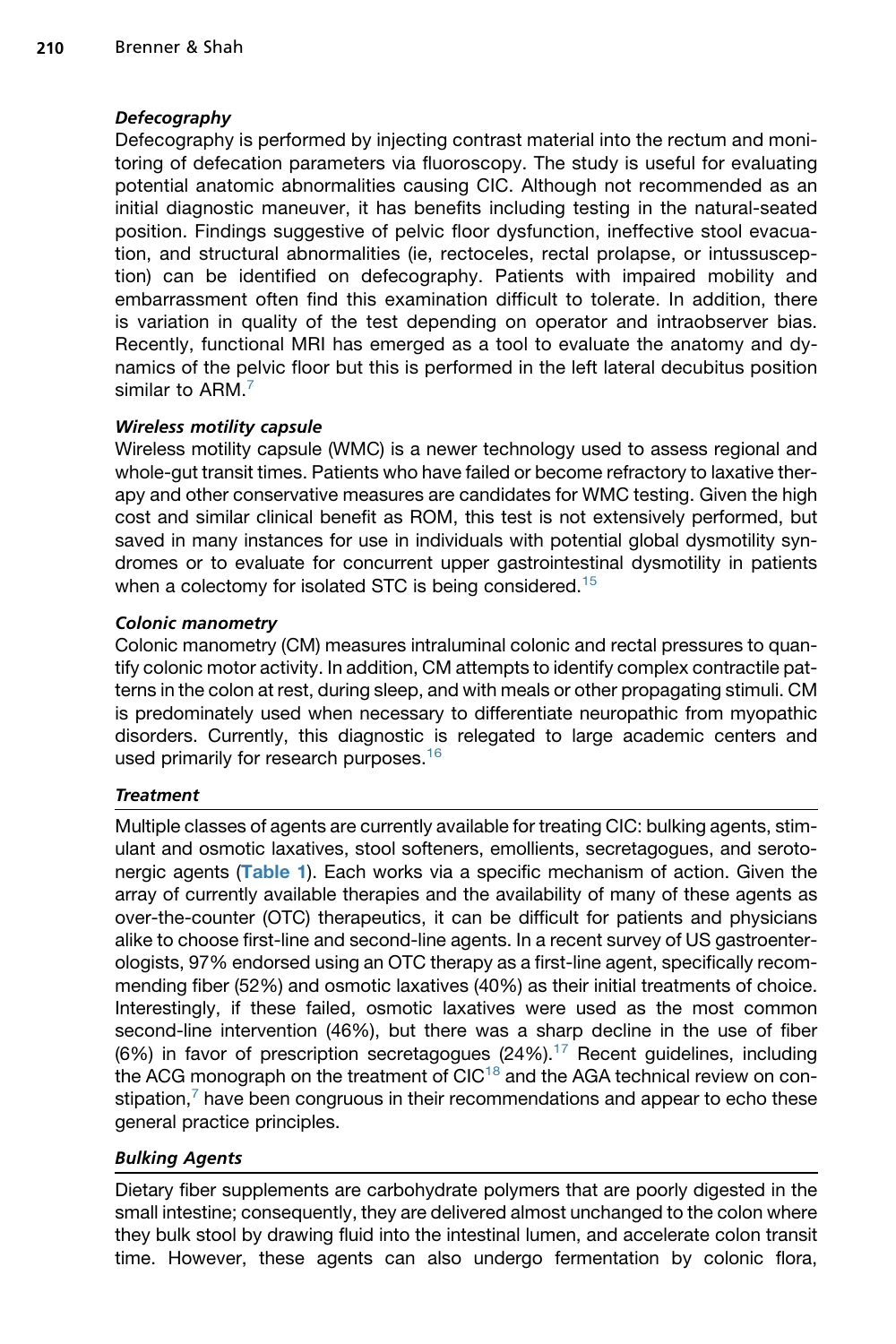<span id="page-6-0"></span>

| Table 1<br>Common chronic idiopathic constipation therapies                     |                                                                                                                                                          |  |  |  |  |
|---------------------------------------------------------------------------------|----------------------------------------------------------------------------------------------------------------------------------------------------------|--|--|--|--|
| Medications                                                                     | <b>Important Information</b>                                                                                                                             |  |  |  |  |
| <b>Bulk laxatives</b>                                                           |                                                                                                                                                          |  |  |  |  |
| Soluble: Psyllium<br>Insoluble: Bran, methylcellulose,<br>calcium polycarbophil | Increase stool bulk stimulating peristalsis                                                                                                              |  |  |  |  |
| <b>Stimulant laxatives</b>                                                      |                                                                                                                                                          |  |  |  |  |
| Anthraquinones: (Senna/Casacara)                                                | Stimulate intestinal secretion and motility. These may<br>cause melanosis coli→No direct association to colon<br>cancer or myenteric nerve damage proven |  |  |  |  |
| Diphenylmethane derivatives                                                     |                                                                                                                                                          |  |  |  |  |
| Bisacodyl                                                                       | Hydrolyzed to active form by small intestine and colon<br>enzymes                                                                                        |  |  |  |  |
| Sodium picosulfate                                                              | Hydrolyzed to active form by colon bacteria                                                                                                              |  |  |  |  |
| Saline laxatives                                                                |                                                                                                                                                          |  |  |  |  |
| Mg hydroxide/Mg citrate                                                         | Hypermagnesemia can occur in renal failure and<br>children                                                                                               |  |  |  |  |
| Sodium phosphate                                                                | Acute phosphate nephropathy can occur; black box<br>warning                                                                                              |  |  |  |  |
| Osmotic laxatives                                                               |                                                                                                                                                          |  |  |  |  |
| Lactulose                                                                       | Synthetic disaccharide consisting of galactose/fructose<br>and resistant to degradation by disaccharidases but<br>not bacteria. Gas/bloating common      |  |  |  |  |
| Polyethylene glycol 3350                                                        | Organic polymer poorly absorbed and not metabolized<br>by colonic bacteria; may cause less gas/bloating                                                  |  |  |  |  |
| Secretagogues                                                                   |                                                                                                                                                          |  |  |  |  |
| Lubiprostone                                                                    | Chloride CIC <sub>2</sub> agonist promoting luminal secretion and<br>accelerated transit. May cause nausea (25%-33%)                                     |  |  |  |  |
| Linaclotide                                                                     | Guanylate Cyclase-C agonist promoting luminal<br>secretion and accelerated transit. May cause diarrhea                                                   |  |  |  |  |
| Plecanatide                                                                     | Guanylate Cyclase-C agonist currently completing<br>Phase III clinical trials                                                                            |  |  |  |  |
| Serotonergic agents                                                             |                                                                                                                                                          |  |  |  |  |
| Tegaserod                                                                       | Withdrawn from US market due to small but significant<br>increased risk of cardiovascular events                                                         |  |  |  |  |
| Prucalopride                                                                    | Highly selective 5-HT <sub>4</sub> agonist approved for the<br>treatment of chronic idiopathic constipation in<br>Canada and Europe                      |  |  |  |  |
| Stool softeners                                                                 |                                                                                                                                                          |  |  |  |  |
| Docusate sodium                                                                 | Ionic detergent softens stool by lowering surface<br>tension resulting in increased stool $H2O$ retention                                                |  |  |  |  |
| Lubricants                                                                      |                                                                                                                                                          |  |  |  |  |
| Mineral oil                                                                     | Provides lubrication for the passage of stool.                                                                                                           |  |  |  |  |

generating hydrogen, methane, and carbon dioxide, which can increase gas and bloating. Fiber supplements can be soluble or insoluble in nature depending on their interactions with water. The most commonly used and tested fiber is the soluble fiber psyllium (ispaghula) derived from the seeds of the *Plantago ovata* plant. Insoluble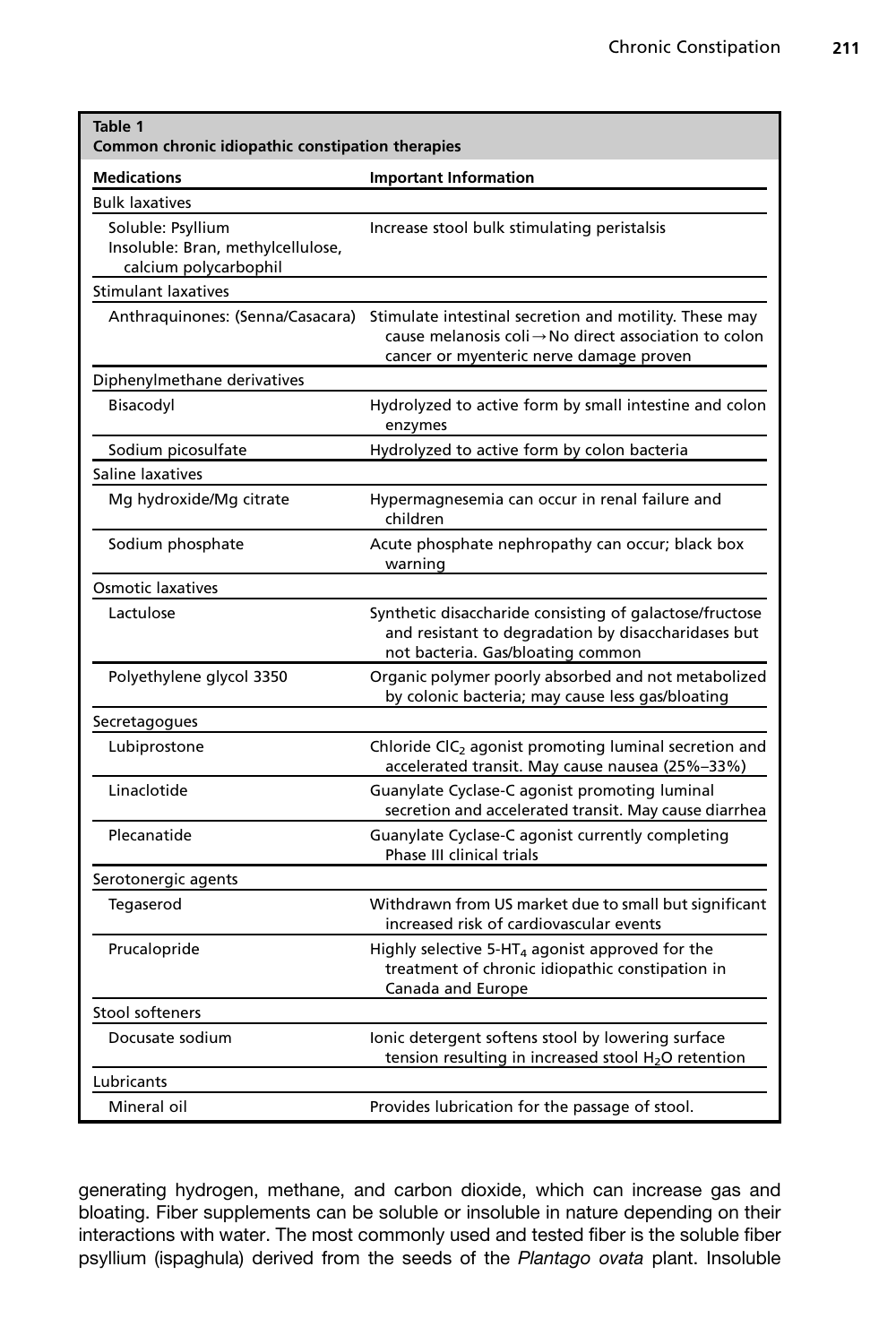fibers include the natural supplement bran and the semisynthetic agents: methylcellulose and calcium polycarbophil.

Although high-quality studies on the overall effectiveness of fiber are sparse, data from a recent meta-analysis of 3 trials comparing psyllium with placebo (PBO) suggested beneficial effects from its use (number needed to treat  $[NNT] = 2$ ; 95% confidence interval  $1.6-3.0$ ).<sup>[18](#page-10-0)</sup> Furthermore, a recent systematic review identified 7 studies published over the past decade with 5 of 7 yielding beneficial effects in favor of fiber supplementation. However, these studies were small (enrolling 30–80 individuals), used variable fiber supplements and dosages, assessed different endpoints, and eval-uated these findings over short durations.<sup>[19](#page-10-0)</sup> Thus, longer more rigorously standardized trials are warranted. Currently, the ACG strongly endorses the use of fiber, particularly soluble fiber, for increasing stool frequency, but admits that this recommendation is based on low-quality evidence.<sup>[18](#page-10-0)</sup>

# Stimulant Laxatives

Stimulant laxatives exert their effect on the GI tract via induction of colonic peristalsis and/or fluid and electrolyte secretion. Although many are available, the data for the effectiveness of these therapeutics are sparse. To date, only 2 randomized, PBOcontrolled trials have been completed: one using bisacodyl and the other liquid sodium picosulfate (SPS). Although different prodrugs, these molecules are activated in the small intestine to the same active molecule: bis-(p-hydroxyphenyl)-pyridyl-2 methane. In the first study, 267 individuals meeting Rome III criteria for CIC were randomized to receive 10 mg (18 gtts) of SPS or PBO in a 2:1 ratio for 4 weeks. At trial completion those receiving SPS experienced a significant increase in complete spontaneous bowel movements (CSBMs) compared with PBO (3.4 vs 1.7; *P*<.0001).<sup>[20](#page-10-0)</sup> In the second study, 247 patients also meeting Rome III criteria were randomized to consume 10 mg bisacodyl or PBO. Four weeks later, patients receiving the bisacodyl also experienced a significant improvement in CSBMs compared with PBO (5.2 vs 1.9;  $P$ <.0001).<sup>[21](#page-10-0)</sup> Unfortunately, their use can be limited by side effects including diarrhea and cramping with a recent meta-analysis yielding a number needed to harm of 3, which was equivalent to overall NNT of  $3.<sup>22</sup>$  Stimulant laxatives are strongly recommended for the treatment of CIC with this recommendation based on moderate levels of evidence.<sup>[18](#page-10-0)</sup>

# Osmotic Laxatives

A mainstay of daily therapy, these agents function by retaining water in the intestinal lumen. Four major classes of osmotic agents current exist: polyethylene glycol (PEG) based solutions, nonabsorbable carbohydrates, magnesium-containing solutions, and sodium phosphate–based products (see [Table 1](#page-6-0)). Of these, PEG and lactulose have been most extensively studied. In the largest and longest laxative trial to date, 304 patients were randomized to receive PEG ( $n = 204$ ) or PBO ( $n = 100$ ) for 6 months. At completion of the study, individuals in the PEG cohort experienced a significant increase in bowel movements per week compared with PBO (7.9 vs 5.6; *P*<.001) and the percentage of individuals achieving a goal of 3 or more bowel movements per week was also significantly greater in favor of PEG (52% vs 11%; *P*<.001).<sup>[23](#page-10-0)</sup> Multiple meta-analyses have also consistently yielded positive results favoring the use of os-motic agents. Ford and Suarez<sup>[22](#page-10-0)</sup> recently pooled 5 studies comparing PEG and lactulose with PBO and identified a nonresponder rate of 37.2% compared with 68.9% of PBO (NNT = 3). Belsey and colleagues<sup>[24](#page-10-0)</sup> analyzed 10 studies and found that PEG was superior to PBO and lactulose for increasing stool frequency. Furthermore, a recent Cochrane analysis of 10 clinical trials comparing PEG and lactulose revealed PEG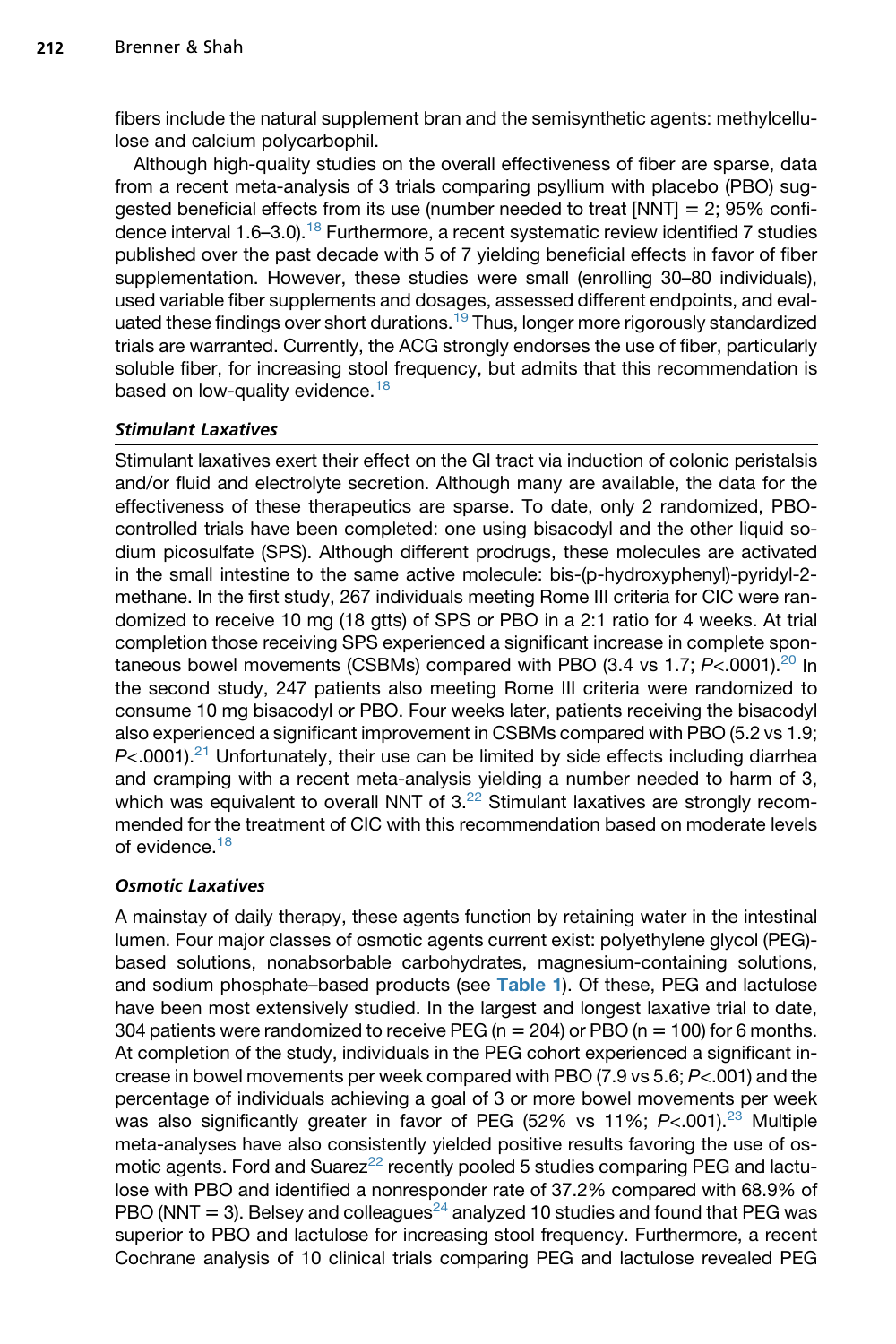to be superior for improving stool frequency, stool texture, relieving abdominal pain, and reducing the need for additional laxative use.<sup>[25](#page-10-0)</sup> Both PEG and lactulose are strongly recommended by the ACG for the treatment of CIC; however, the quality of evidence supporting the use of PEG is high, whereas for lactulose it is low.<sup>[18](#page-10-0)</sup>

## Secretagogues

Secretagogues, the newest class of agents, exert their effects by enhancing intestinal fluid secretion and accelerating small bowel and colonic transit. There are currently 2 commercially available agents in the class: the chloride channel activist lubiprostone and the guanylyl cyclase-C (GC-C) agonist linaclotide. Both are approved by the Food and Drug Administration (FDA) for the treatment of CIC. A second GC-C agonist, plecanatide, just completed phase III evaluation and a new drug application is currently being drafted to the FDA. The benefits of lubiprostone have been shown in 2 doubleblind PBO-controlled trials randomizing 479 individuals with CIC. Patients received  $24 \mu$ g lubiprostone twice daily or PBO for 4 weeks. In both studies a significantly higher percentage of subjects receiving lubiprostone experienced an increase in spontaneous bowel movements at the end of the first week of treatment (5.69 and 5.89 vs 3.46 and 3.99 in trials 1 and 2, respectively; *P*<.05), and these effects were maintained throughout all subsequent weeks of the study. Nausea was the most common adverse event affecting 21% to 32% of individuals. <sup>[26,27](#page-10-0)</sup> Linaclotide has also been evaluated in 2 phase III trials enrolling 1272 individuals to either 145 mg or PBO for 12 weeks. The primary endpoint, the percentage of individuals experiencing 3 or more CSBMs per week plus an increase of at least 1 CSBM per week for 9 of 12 weeks of the study, was achieved by 18% of patients receiving linaclotide compared with 4.5% in the PBO arm. The most common adverse event was diarrhea, affecting 16% of those receiving linaclotide.<sup>[28](#page-11-0)</sup> Both received strong recommendations from the ACG for treat-ing CIC based on high levels of evidence<sup>[18](#page-10-0)</sup> with NNT of 4 and 6 for lubiprostone and linaclotide, respectively.<sup>[22](#page-10-0)</sup> Plecanatide is the first agent to be tested under the FDA's new guidance endpoint for CIC trials. To be considered an overall responder, individuals must have 3 or more CSBMs per week and an increase of at least 1 CSBM per week from baseline for 9 of 12 study weeks; however, now both endpoints must be met for at least 3 of the last 4 weeks of the trial. In these studies, 2683 individuals were enrolled to consume 3 or 6 mg of plecanatide or PBO once daily. At the end of 12 weeks, 20.5% and 19.75% of all test subjects in the 3-mg and 6-mg cohorts, respectively, achieved this endpoint compared with 11.5% in the PBO group (*P*<.001 for both comparisons to PBO). The most common adverse event was diarrhea, occurring in 4.55%, 5.00%, and 1.30% of those consuming 3 or 6 mg of the test drug and PBO, respectively.<sup>[29,30](#page-11-0)</sup>

# Serotonin Agonists

Serotonin (5-HT) plays a major role in the GI tract, influencing motility, secretion, and sensory functions, and although there are 7 major 5-HT receptor subtypes, the  $5-HT<sub>4</sub>$ subtype has been most frequently targeted in this class. Tegaserod, a partial  $5-HT<sub>4</sub>$ agonist, was the first in this class to be approved for the treatment of CIC but was withdrawn from the US market in March 2007, as postmarketing trials revealed the poten-tial for increased cardiovascular events.<sup>[31](#page-11-0)</sup> Currently, none of the drugs in this class are approved for the treatment of CIC in the United States; however, prucalopride, a highly selective 5-HT<sub>4</sub> agonist is approved for the treatment of CIC in Canada and Europe. A recent meta-analysis of 6 international trials compared the likelihood of response to prucalopride characterized as the percentage of individuals experiencing an average of 3 or more CSBMs over a period of 12 weeks. Twenty-eight percent of patients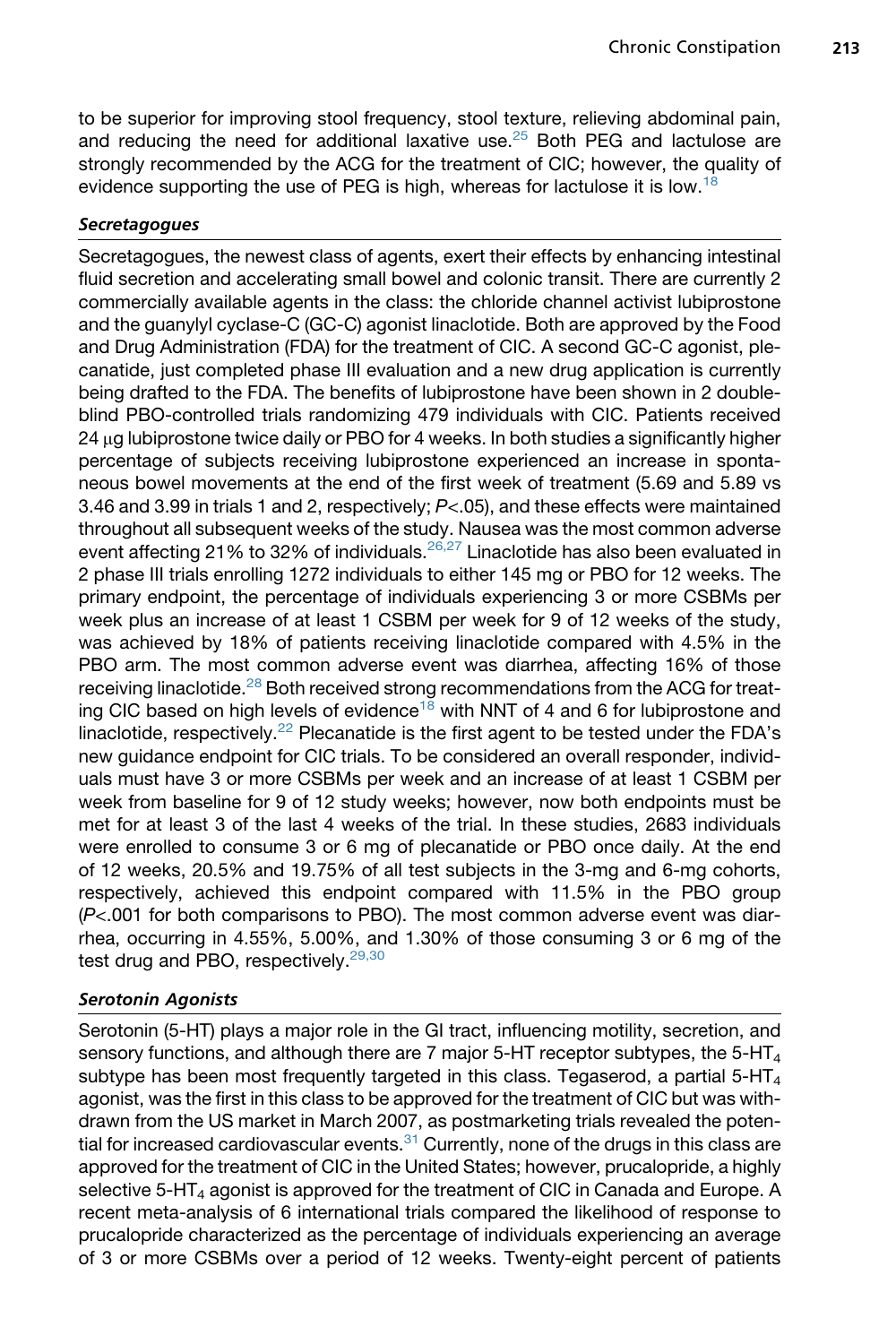<span id="page-9-0"></span>receiving prucalopride compared with 13% of patients receiving PBO achieved this endpoint ( $P < .001$ ; NNT = 6.8). The most common adverse events included headaches, nausea, and diarrhea. $32$  Prucalopride has received a strong recommendation for improving CIC symptoms based on moderate levels of evidence.<sup>[18](#page-10-0)</sup>

# Miscellaneous Agents

Multiple therapeutics are currently being used to treat clinically refractive patients based on their mechanisms of action or anecdotal/case reports documenting their benefits. These include the anti-inflammatory agent colchicine and the synthetic prostaglandin  $E_1$  molecule misoprostol. Both are known to induce diarrhea as a side effect, and thus may be beneficial in rare cases. Other common agents, such as the macrolide antibiotic erythromycin, which stimulates motilin receptors throughout the GI tract, are also under investigation. Early data suggested that erythromycin may be an effec-tive intervention<sup>[33](#page-11-0)</sup>; however, subsequent motility testing has revealed a lack of prokinetic effects in children and adolescents $34$  and also a paucity of colokinetic activity in adults.<sup>[35](#page-11-0)</sup> Each of these interventions is also associated with severe side-effect profiles including abortifacient properties (misoprostol) and an ability to prolong cardiac QT(c) intervals (erythromycin). Consequently, these drugs should be considered only in rare instances when other laxatives have failed and other causes for CIC (eg, dyssynergia) have been ruled out.

## SUMMARY

Constipation is a common chronic disorder that can significantly impact an individual's quality of life. Despite advances in our therapeutic armamentarium, the rates of CIC in this country continue to rise. Much of this can be explained by currently identified precipitants. The diagnosis of CIC can be made using standard criteria and, once made, a determination of the underlying etiology/etiologies should be undertaken. In many instances, these will be gleaned from the history and physical examination with routine diagnostic studies unnecessary in the absence of alarming clinical signs or symptoms. Specialized diagnostic testing may be warranted after the failure of initial laxative trials.

# **REFERENCES**

- 1. [Higgins PD, Johansen JF. Epidemiology of constipation in North America: a sys](http://refhub.elsevier.com/S0889-8553(16)30013-9/sref1)[temic review. Am J Gastroenterol 2004;99:750](http://refhub.elsevier.com/S0889-8553(16)30013-9/sref1).
- 2. [Shaheen NJ, Hansen RA, Morgan DR, et al. The burden of gastrointestinal and](http://refhub.elsevier.com/S0889-8553(16)30013-9/sref2) [liver diseases, 2006. Am J Gastroenterol 2006;101:2128–38.](http://refhub.elsevier.com/S0889-8553(16)30013-9/sref2)
- 3. [Peery AF, Crockett SD, Barritt AS, et al. Burden of gastrointestinal, liver, and](http://refhub.elsevier.com/S0889-8553(16)30013-9/sref3) [pancreatic diseases in the United States. Gastroenterology 2015;149:1731–41](http://refhub.elsevier.com/S0889-8553(16)30013-9/sref3).
- 4. [Belsey J, Greenfield S, Candy D, et al. Systematic Review: impact of constipation](http://refhub.elsevier.com/S0889-8553(16)30013-9/sref4) [on quality of life in adults and children. Aliment Pharmacol Ther 2010;31:938–49.](http://refhub.elsevier.com/S0889-8553(16)30013-9/sref4)
- 5. [Longstreth GF, Thompson WG, Chey WD, et al. Functional bowel disorders.](http://refhub.elsevier.com/S0889-8553(16)30013-9/sref5) [Gastroenterology 2006;130:1480.](http://refhub.elsevier.com/S0889-8553(16)30013-9/sref5)
- 6. [Brenner DM, Chey WD. An evidence-based review of novel and emerging thera](http://refhub.elsevier.com/S0889-8553(16)30013-9/sref6)[pies for constipation in patients taking opioid analgesics. Am J Gastroenterol](http://refhub.elsevier.com/S0889-8553(16)30013-9/sref6) [Suppl 2014;2:38–48.](http://refhub.elsevier.com/S0889-8553(16)30013-9/sref6)
- 7. [Bharucha AE, Pemberton JH, Locke GR III, et al. American Gastroenterological](http://refhub.elsevier.com/S0889-8553(16)30013-9/sref7) [Association technical review on constipation. Gastroenterology 2013;144:](http://refhub.elsevier.com/S0889-8553(16)30013-9/sref7) [218–38.](http://refhub.elsevier.com/S0889-8553(16)30013-9/sref7)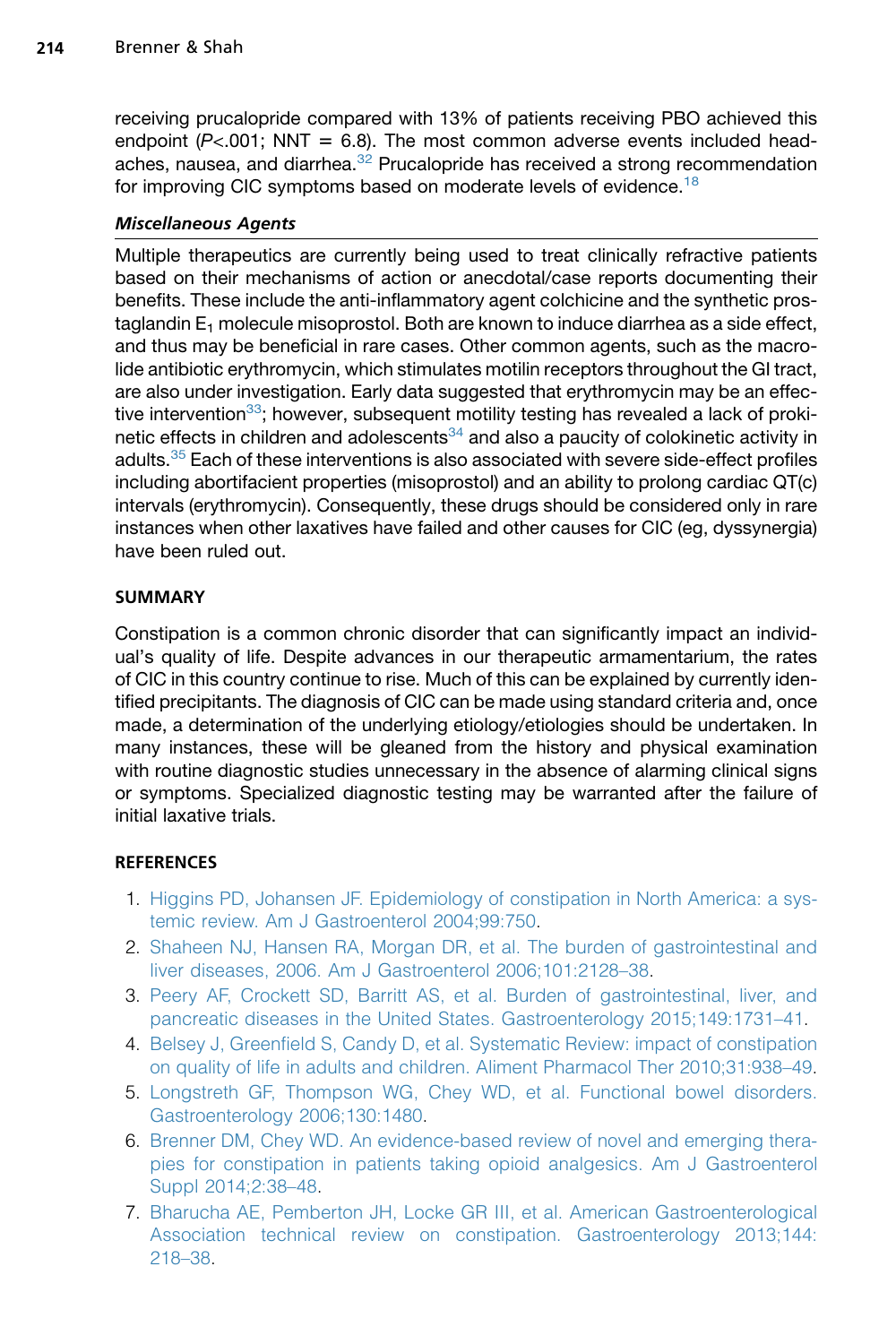- <span id="page-10-0"></span>8. [Brenner DM. Chronic constipation: where we have been and where we are going.](http://refhub.elsevier.com/S0889-8553(16)30013-9/sref8) [Gastroenterol Rep 2006;1:4–11](http://refhub.elsevier.com/S0889-8553(16)30013-9/sref8).
- 9. [Lembo A, Camilleri M. Chronic constipation. N Engl J Med 2003;349\(14\):1360–8](http://refhub.elsevier.com/S0889-8553(16)30013-9/sref9).
- 10. [Saad RJ, Rao SSC, Koch KL, et al. Do stool form and frequency correlate which](http://refhub.elsevier.com/S0889-8553(16)30013-9/sref10) [whole-gut and colonic transit? Results from a multicenter study in constipated in](http://refhub.elsevier.com/S0889-8553(16)30013-9/sref10)[dividuals and healthy controls. Am J Gastroenterol 2010;195:403–11.](http://refhub.elsevier.com/S0889-8553(16)30013-9/sref10)
- 11. [Talley NJ. How do I do and interpret a rectal exam in gastroenterology. Am J Gas](http://refhub.elsevier.com/S0889-8553(16)30013-9/sref11)[troenterol 2008;103:820–2](http://refhub.elsevier.com/S0889-8553(16)30013-9/sref11).
- 12. [Bharucha AE, Pemberton JH, Locke GR. American Gastroenterological Associa](http://refhub.elsevier.com/S0889-8553(16)30013-9/sref12)[tion Medical Position Statement on Constipation. Gastroenterology 2013;144:](http://refhub.elsevier.com/S0889-8553(16)30013-9/sref12) [211–7](http://refhub.elsevier.com/S0889-8553(16)30013-9/sref12).
- 13. [Wald A, Bharucha AE, Cosman BC, et al. ACG clinical guideline: management of](http://refhub.elsevier.com/S0889-8553(16)30013-9/sref13) [benign anorectal disorders. Am J Gastroenterol 2014;109:1141–57.](http://refhub.elsevier.com/S0889-8553(16)30013-9/sref13)
- 14. [Rao SS, Ozturk R, Laine L. Clinical utility of diagnostic tests for constipation in](http://refhub.elsevier.com/S0889-8553(16)30013-9/sref14) [adults: a systematic review. Am J Gastroenterol 2005;100:1605](http://refhub.elsevier.com/S0889-8553(16)30013-9/sref14).
- 15. Agency for Healthcare Research and Quality (AHRQ). Wireless motility capsule versus other diagnostic technologies for evaluating gastroparesis and constipation: a comparative effectiveness review (No. 110). Available at: [http://effectivehealthcare.](http://effectivehealthcare.ahrq.gov/ehc/products/392/1498/Constipation-gastroparesis-wireless-capsule-report-130520.pdf) [ahrq.gov/ehc/products/392/1498/Constipation-gastroparesis-wireless-capsule](http://effectivehealthcare.ahrq.gov/ehc/products/392/1498/Constipation-gastroparesis-wireless-capsule-report-130520.pdf)[report-130520.pdf](http://effectivehealthcare.ahrq.gov/ehc/products/392/1498/Constipation-gastroparesis-wireless-capsule-report-130520.pdf). Accessed October 27, 2015.
- 16. [Rao S, Singh S. Clinical utility of colonic and anorectal manometry in chronic con](http://refhub.elsevier.com/S0889-8553(16)30013-9/sref16)[stipation. J Clin Gastroenterol 2010;44\(9\):597–609.](http://refhub.elsevier.com/S0889-8553(16)30013-9/sref16)
- 17. [Menees SB, Guentner A, Chey SW, et al. How do US gastroenterologists use](http://refhub.elsevier.com/S0889-8553(16)30013-9/sref17) [over-the-counter and prescription medications in patients with gastroesophageal](http://refhub.elsevier.com/S0889-8553(16)30013-9/sref17) [reflux and chronic constipation? Am J Gastroenterol 2015;110\(11\):1516–25](http://refhub.elsevier.com/S0889-8553(16)30013-9/sref17).
- 18. [Ford AD, Moayyedi P, Lacy BE, et al. American College of Gastroenterology](http://refhub.elsevier.com/S0889-8553(16)30013-9/sref18) [monograph on the management of irritable bowel syndrome and chronic idio](http://refhub.elsevier.com/S0889-8553(16)30013-9/sref18)[pathic constipation. Am J Gastroenterol 2014;109:S2–26](http://refhub.elsevier.com/S0889-8553(16)30013-9/sref18).
- 19. [Rao SSC, Yu S, Fedewa A. Systematic review: dietary fibre and FODMAP](http://refhub.elsevier.com/S0889-8553(16)30013-9/sref19)[restricted diet in the management of constipation and irritable bowel syndrome.](http://refhub.elsevier.com/S0889-8553(16)30013-9/sref19) [Aliment Pharmacol Ther 2015;41:1256–70](http://refhub.elsevier.com/S0889-8553(16)30013-9/sref19).
- 20. [Muller-Lissner S, Kamm MA, Wald M, et al. Multicenter, 4-week, double-blind, ran](http://refhub.elsevier.com/S0889-8553(16)30013-9/sref20)[domized, placebo-controlled trial of sodium picosulfate in patients with chronic](http://refhub.elsevier.com/S0889-8553(16)30013-9/sref20) [constipation. Am J Gastroenterol 2010;105:897–903.](http://refhub.elsevier.com/S0889-8553(16)30013-9/sref20)
- 21. [Kamm MA, Mueller-Lissner S, Wald A, et al. Oral bisacodyl is effective and well](http://refhub.elsevier.com/S0889-8553(16)30013-9/sref21)[tolerated in patients with chronic constipation. Clin Gastroenterol Hepatol 2011;9:](http://refhub.elsevier.com/S0889-8553(16)30013-9/sref21) [577–83.](http://refhub.elsevier.com/S0889-8553(16)30013-9/sref21)
- 22. [Ford AC, Suarez NC. Effect of laxatives and pharmacological therapies in chronic](http://refhub.elsevier.com/S0889-8553(16)30013-9/sref22) [idiopathic constipation: Systematic review and meta-analysis. Gut 2011;60:](http://refhub.elsevier.com/S0889-8553(16)30013-9/sref22) [209–18.](http://refhub.elsevier.com/S0889-8553(16)30013-9/sref22)
- 23. [DiPalma JA, Cleveland MV, McGowan J, et al. A randomized, multicenter,](http://refhub.elsevier.com/S0889-8553(16)30013-9/sref23) [placebo-controlled trial of polyethylene glycol laxative for the chronic treatment](http://refhub.elsevier.com/S0889-8553(16)30013-9/sref23) [of chronic constipation. Am J Gastroenterol 2007;102:1436–41.](http://refhub.elsevier.com/S0889-8553(16)30013-9/sref23)
- 24. [Belsey JD, Geraint M, Dixon TA. Systematic review and meta-analysis: polyeth](http://refhub.elsevier.com/S0889-8553(16)30013-9/sref24)[ylene glycol in adults with non-organic constipation. Int J Clin Pract 2010;64:](http://refhub.elsevier.com/S0889-8553(16)30013-9/sref24) [944–55.](http://refhub.elsevier.com/S0889-8553(16)30013-9/sref24)
- 25. [Lee-Robichaud H, Thomas K, Morgan J, et al. Lactulose versus polyethylene gly](http://refhub.elsevier.com/S0889-8553(16)30013-9/sref25)[col for chronic constipation. Cochrane Database Syst Rev 2010;\(7\):CD007570](http://refhub.elsevier.com/S0889-8553(16)30013-9/sref25).
- 26. [Johanson J, Morton D, Geenen J, et al. Multicenter, 4-week double-blind, ran](http://refhub.elsevier.com/S0889-8553(16)30013-9/sref26)[domized, placebo-controlled trial of lubiprostone, a locally-active type-2 chloride](http://refhub.elsevier.com/S0889-8553(16)30013-9/sref26)